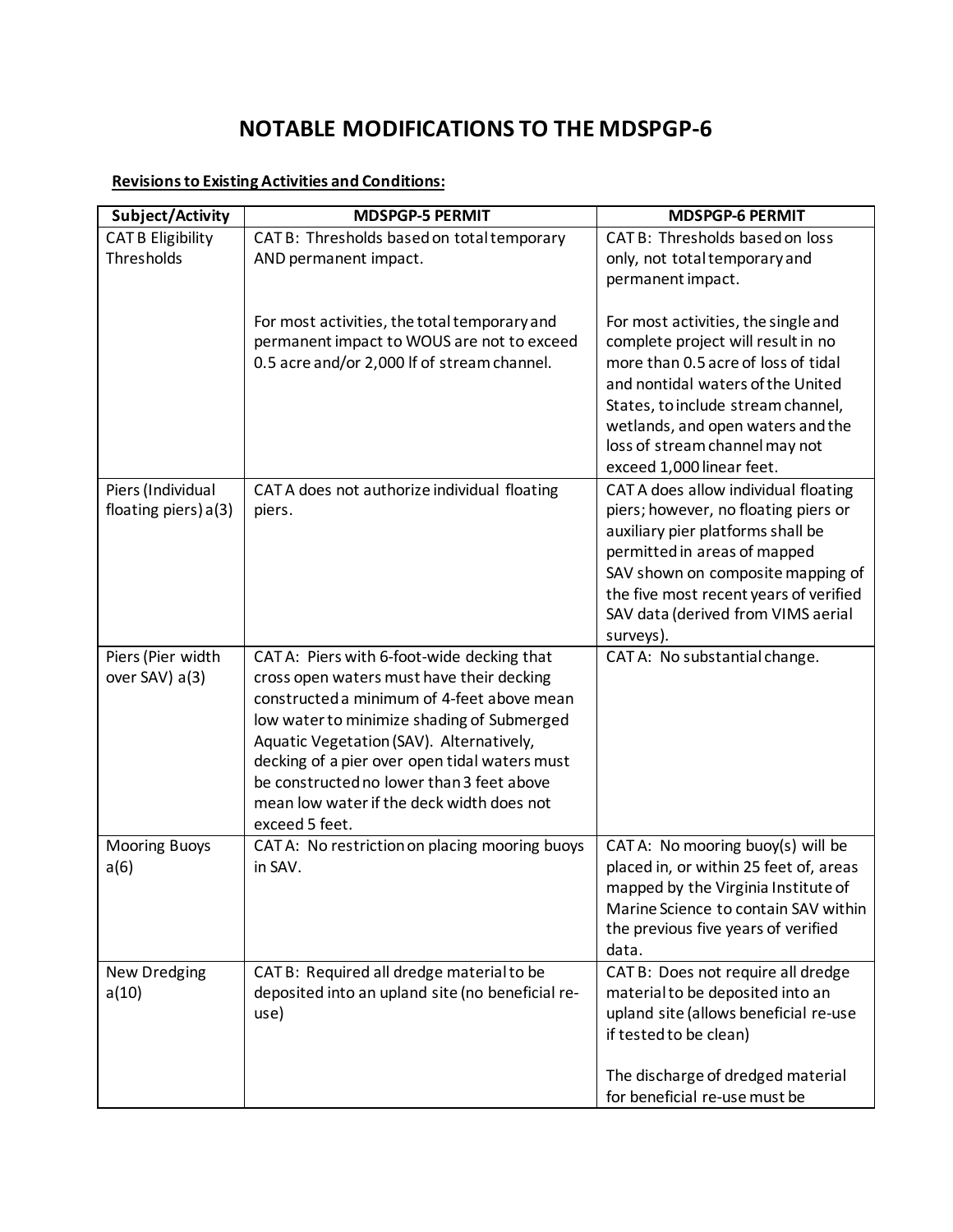|                                                                       |                                                                                                                                                                                       | authorized under MDSPGP-6<br>Category B Activity f(2) Living<br>Shorelines/Beach Nourishment or<br>alternative Corps permit review<br>process as appropriate.                                                                                                          |
|-----------------------------------------------------------------------|---------------------------------------------------------------------------------------------------------------------------------------------------------------------------------------|------------------------------------------------------------------------------------------------------------------------------------------------------------------------------------------------------------------------------------------------------------------------|
| General<br>Maintenance b(1)                                           | CAT A: Authorizes multiple culverts in a single<br>perennial non-tidal stream channel.                                                                                                | CATA: Does not authorize more<br>than one permanent culvert at a<br>single location (side by side) in a<br>single perennial non-tidal stream<br>channel.                                                                                                               |
|                                                                       | Cat B: The total temporary and permanent<br>impacts to WOTUS are not to exceed 1.0 acre<br>and/or 2,000 linear feet of streams, rivers, and<br>other open waters.                     | Cat B: No threshold.                                                                                                                                                                                                                                                   |
| Maintenance of<br><b>Tidal Roadside</b><br>Ditches b(4)               | CAT B: The total temporary and permanent<br>impacts to tidal ditches and tidal wetlands are<br>not to exceed 1.0 acre and/or 2,000 linear feet<br>of drainage ditch being maintained. | CAT B: No limit on maintenance<br>dredging as long as the proposed<br>dredge area does not exceed the<br>dredging depths and footprint that<br>was previously authorized.                                                                                              |
| Maintenance of<br>Mosquito Control<br>ditches b(5)                    | CAT B: The total temporary and permanent<br>impacts to tidal ditches and tidal wetlands are<br>not to exceed 1.0 acre and/or 2,000 linear feet<br>of drainage ditch being maintained. | CAT B: The single and complete<br>project will result in no more than a<br>total 0.5 acre loss of tidal waters of<br>the United States, to include stream<br>channel, wetlands, and open waters<br>and the loss of stream channel may<br>not exceed 1,000 linear feet. |
| Utility Lines c(1)                                                    | CAT B: The total temporary and permanent<br>impacts to WOUS are not to exceed 1.0 acres<br>and/or 2,000 linear feet of stream channel.                                                | CAT B: This activity does not<br>authorize any losses of WOTUS. No<br>limit on temporary impacts;<br>however, temporary impacts must<br>be reduced to the maximum extent<br>practicable.                                                                               |
| Habitat<br><b>Restoration for</b><br>Compensatory<br>Mitigation e(11) | Not present.                                                                                                                                                                          | New activity to be used for<br>compensatory mitigation. Not<br>authorized for general restoration<br>projects. For general stream and<br>wetland restoration, use NWP-27.                                                                                              |
| Living<br>Shorelines/Beach<br>Nourishment f(2)                        | CATA: No SAV or marshimpact.                                                                                                                                                          | CATA: No SAV impact. The total<br>amount of vegetated wetlands which<br>may be filled, graded, or excavated,<br>in square feet, may not exceed 1<br>square foot per linear foot of the<br>activity along the shoreline.                                                |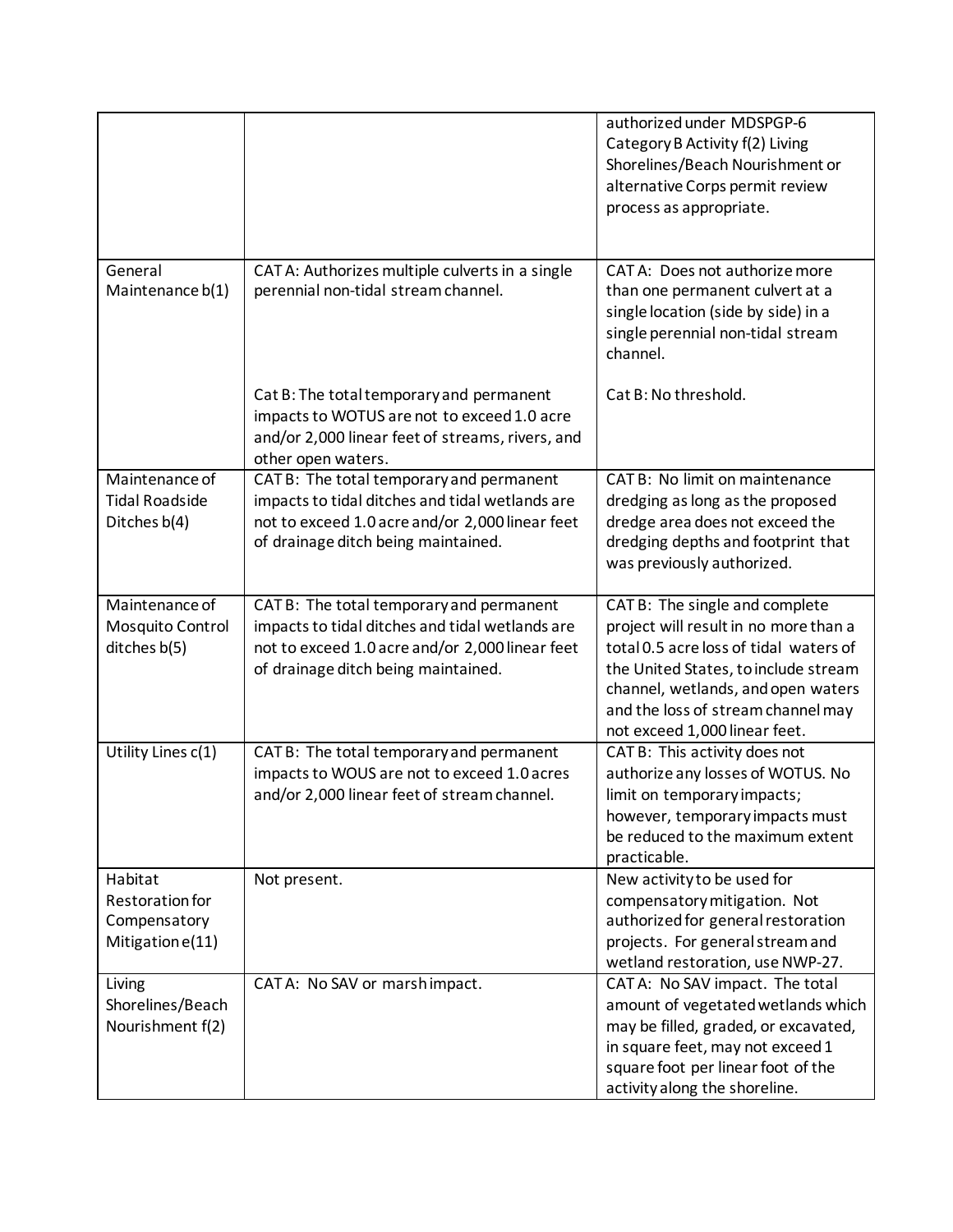|                                            | CAT B: No SAV or marshimpact.                                                                                                                                                                                                                                                                                                                                                                                                                                     |                                                                                                                                                                                                                                                                                                                                                                                                                                                                                                                                                                                       |
|--------------------------------------------|-------------------------------------------------------------------------------------------------------------------------------------------------------------------------------------------------------------------------------------------------------------------------------------------------------------------------------------------------------------------------------------------------------------------------------------------------------------------|---------------------------------------------------------------------------------------------------------------------------------------------------------------------------------------------------------------------------------------------------------------------------------------------------------------------------------------------------------------------------------------------------------------------------------------------------------------------------------------------------------------------------------------------------------------------------------------|
|                                            |                                                                                                                                                                                                                                                                                                                                                                                                                                                                   | CAT B: No specific limit on SAV<br>impact, but must reduce impact to<br>SAV as much as possible. Tidal<br>waters impact limited to 0.5 acre<br>loss, but there can be no net loss of<br>wetlands.                                                                                                                                                                                                                                                                                                                                                                                     |
|                                            | CAT A and B: No beneficial reuse (discharge of<br>dredge material).                                                                                                                                                                                                                                                                                                                                                                                               | CAT A: No beneficial reuse (discharge of<br>dredge material).                                                                                                                                                                                                                                                                                                                                                                                                                                                                                                                         |
|                                            |                                                                                                                                                                                                                                                                                                                                                                                                                                                                   | CAT B: Allows for beneficial re-use of<br>dredge material. The dredged material<br>must be equal to or larger in grain size<br>and character than the existing beach<br>material, or determined otherwise to be<br>compatible with existing site conditions<br>acceptable to the Corps. The dredged<br>material may not contain more than 10<br>percent silts and clays, or control<br>measures such as breakwaters, groins or<br>similar structures should be used to<br>control movement. If activity requires<br>beneficial reuse of dredge material, see<br>General Condition 38. |
| Activity<br>Specific/General<br>Conditions | Many activity specific conditions are redundant.                                                                                                                                                                                                                                                                                                                                                                                                                  | Activity specific conditions that apply<br>to all or several activities were<br>moved to the general conditions.<br>For example: Anadromous fish TOY                                                                                                                                                                                                                                                                                                                                                                                                                                  |
|                                            |                                                                                                                                                                                                                                                                                                                                                                                                                                                                   | restriction                                                                                                                                                                                                                                                                                                                                                                                                                                                                                                                                                                           |
| Permanent<br>Wetland<br>Conversion         | Considered a temporary impact with a<br>permanent loss of function when the site is<br>restored to pre-existing contours; however, the<br>vegetation type is permanently converted to<br>another type. For example, PFO wetland<br>permanently converted to PEM wetland to<br>maintain utility line ROW. This type of<br>permanent conversion would count toward CAT<br>B thresholds as it is considered a temporary<br>impact with a permanent loss of function. | Considered a temporary impact.<br>Would NOT count toward CAT B loss<br>thresholds. The Corps could require<br>compensatory mitigation for loss of<br>function.                                                                                                                                                                                                                                                                                                                                                                                                                        |
| Multiple Culverts                          | CAT A and B authorize permanent multiple<br>culverts at a single location (side by side) in a<br>single perennial nontidal stream channel                                                                                                                                                                                                                                                                                                                         | CAT A does not authorize permanent<br>multiple culverts at a single location<br>(side by side) in a single perennial<br>nontidal stream channel. Applicable<br>to all activities.                                                                                                                                                                                                                                                                                                                                                                                                     |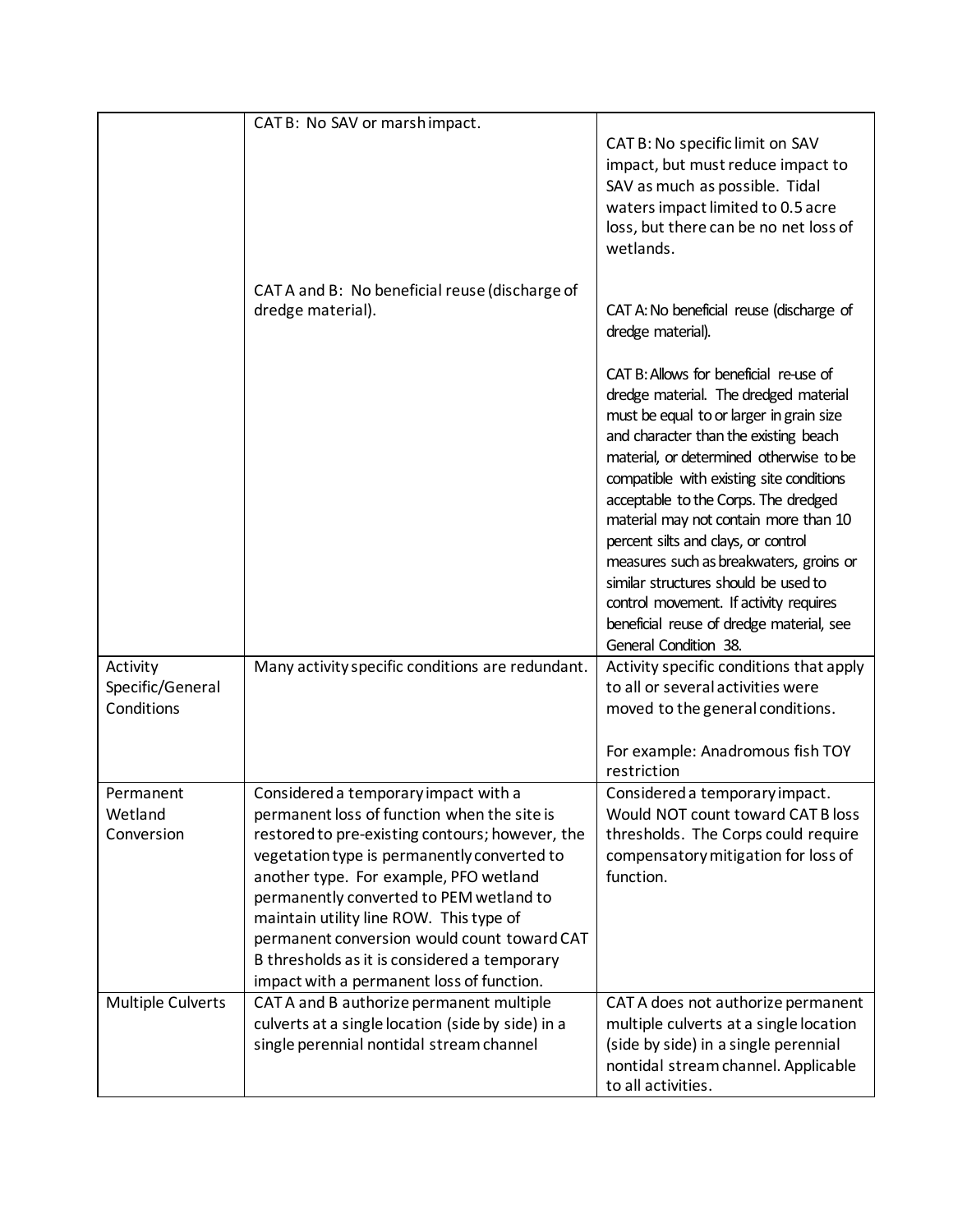# **New Project Criteria Requiring Category B Review**

| Subject/Activity                                  | <b>MDSPGP-5 PERMIT</b> | <b>MDSPGP-6 PERMIT</b>                                                                                                                                                                                                                                                                                                                                                                                                                                                                                                          |
|---------------------------------------------------|------------------------|---------------------------------------------------------------------------------------------------------------------------------------------------------------------------------------------------------------------------------------------------------------------------------------------------------------------------------------------------------------------------------------------------------------------------------------------------------------------------------------------------------------------------------|
| New project<br>criteria requiring<br>Cat B review | Not present.           | CAT B: A project that involves<br>temporary fill in place greater than<br>one year, does not meet culvert<br>countersinking general condition<br>requirements, or involves more than<br>one (1) permanent culvert is<br>proposed to be installed at a single<br>location (side by side) within a<br>perennial non-tidal stream channel<br>will be forwarded to the Corps for<br>Category B review (See General<br>Condition 31. Removal of Temporary<br>Fill Structures and Mats and 34.<br>Countersinking Pipes and Culverts). |
| New project<br>criteria requiring<br>Cat B review | Not present.           | CAT B: A project that includes<br>proposed work located in an area<br>encumbered by an existing site<br>protection instrument such as a<br>conservation easement, deed<br>restriction, or declaration of<br>restrictive covenants required as a<br>condition of a prior Corps, MDE, or<br>EPA authorization, the project will be<br>sent to the Corps for Category B<br>review.                                                                                                                                                 |

## **New and Revised GeneralConditions:**

| Subject/Activity           | <b>MDSPGP-5 PERMIT</b> | <b>MDSPGP-6 PERMIT</b>                              |
|----------------------------|------------------------|-----------------------------------------------------|
| New General                | Not present.           | Any work proposed in designated or proposed         |
| <b>Condition: Critical</b> |                        | critical habitat requires a case-by-case Category B |
| Habitat                    |                        | review by the Corps. Current designated Critical    |
|                            |                        | Habitat within the State of Maryland includes:      |
|                            |                        | a. Potomac River from the mouth of the              |
|                            |                        | Chesapeake Bay to the Little Falls Dam, including   |
|                            |                        | Breton Bay and St. Clements Bay;                    |
|                            |                        | b. Nanticoke River from the mouth of the            |
|                            |                        | Chesapeake Bay to the Route 313 bridge; and         |
|                            |                        | c. Marshyhope Creek from the confluence with        |
|                            |                        | the Nanticoke River to the Route 318 bridge.        |
|                            |                        |                                                     |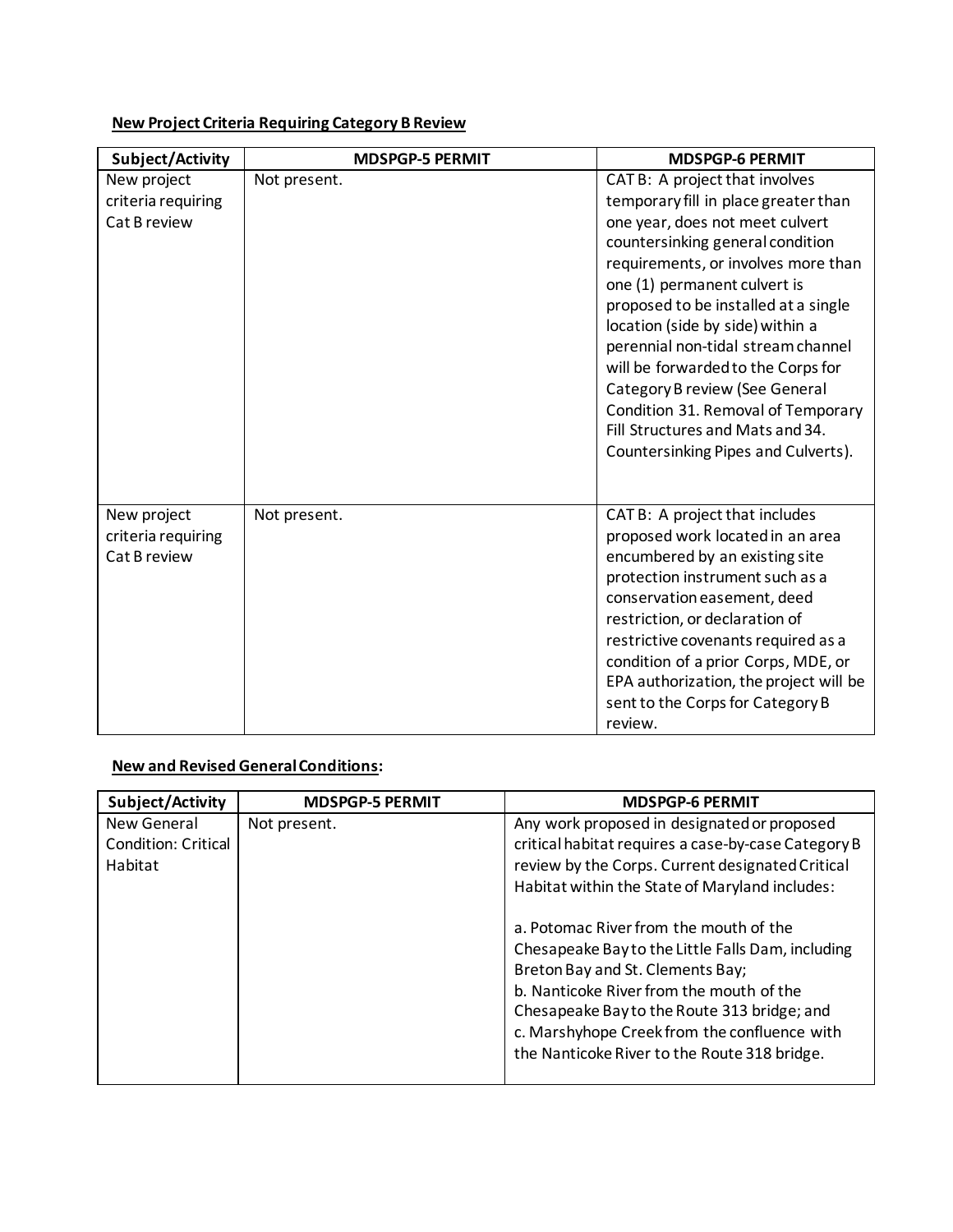| Condition:<br>Estuarine Research Reserves, including wetlands<br>adjacent to those waters must be reviewed by the<br>Designated<br><b>Critical Resource</b><br>Corps under a MDSPGP-6 Category B activity or<br>Waters<br>other Department of the Army permit. The<br>designated National Estuarine Research Reserves<br>in Maryland are:<br>a. Jug Bay<br>b. Otter Point Creek<br>c. Monie Bay<br>Where certain functions and services of waters of<br>Revised<br>Mitigation requirements were not<br>Condition:<br>outlined for projects that would<br>the United States are permanently adversely | New General | Not present.                    | Any activity proposed in the designated National     |
|------------------------------------------------------------------------------------------------------------------------------------------------------------------------------------------------------------------------------------------------------------------------------------------------------------------------------------------------------------------------------------------------------------------------------------------------------------------------------------------------------------------------------------------------------------------------------------------------------|-------------|---------------------------------|------------------------------------------------------|
|                                                                                                                                                                                                                                                                                                                                                                                                                                                                                                                                                                                                      |             |                                 |                                                      |
|                                                                                                                                                                                                                                                                                                                                                                                                                                                                                                                                                                                                      |             |                                 |                                                      |
|                                                                                                                                                                                                                                                                                                                                                                                                                                                                                                                                                                                                      |             |                                 |                                                      |
|                                                                                                                                                                                                                                                                                                                                                                                                                                                                                                                                                                                                      |             |                                 |                                                      |
|                                                                                                                                                                                                                                                                                                                                                                                                                                                                                                                                                                                                      |             |                                 |                                                      |
|                                                                                                                                                                                                                                                                                                                                                                                                                                                                                                                                                                                                      |             |                                 |                                                      |
|                                                                                                                                                                                                                                                                                                                                                                                                                                                                                                                                                                                                      |             |                                 |                                                      |
|                                                                                                                                                                                                                                                                                                                                                                                                                                                                                                                                                                                                      |             |                                 |                                                      |
|                                                                                                                                                                                                                                                                                                                                                                                                                                                                                                                                                                                                      |             |                                 |                                                      |
|                                                                                                                                                                                                                                                                                                                                                                                                                                                                                                                                                                                                      |             |                                 |                                                      |
|                                                                                                                                                                                                                                                                                                                                                                                                                                                                                                                                                                                                      |             |                                 |                                                      |
|                                                                                                                                                                                                                                                                                                                                                                                                                                                                                                                                                                                                      |             |                                 |                                                      |
| Mitigation                                                                                                                                                                                                                                                                                                                                                                                                                                                                                                                                                                                           |             | result in conversion of aquatic | affected by a regulated activity, such as discharges |
| Standards<br>of dredged or fill material into waters of the<br>resources.                                                                                                                                                                                                                                                                                                                                                                                                                                                                                                                            |             |                                 |                                                      |
| United States that will convert a forested or scrub-                                                                                                                                                                                                                                                                                                                                                                                                                                                                                                                                                 |             |                                 |                                                      |
| shrub wetland in a permanently maintained utility                                                                                                                                                                                                                                                                                                                                                                                                                                                                                                                                                    |             |                                 |                                                      |
| line right-of-way, mitigation may be required to                                                                                                                                                                                                                                                                                                                                                                                                                                                                                                                                                     |             |                                 |                                                      |
| reduce the adverse environmental effects of the                                                                                                                                                                                                                                                                                                                                                                                                                                                                                                                                                      |             |                                 |                                                      |
|                                                                                                                                                                                                                                                                                                                                                                                                                                                                                                                                                                                                      |             |                                 |                                                      |
| activity to the no more than minimal level.<br><b>New General</b>                                                                                                                                                                                                                                                                                                                                                                                                                                                                                                                                    |             |                                 |                                                      |
| When temporary fills in waters of the United<br>Not present.                                                                                                                                                                                                                                                                                                                                                                                                                                                                                                                                         |             |                                 |                                                      |
| States will not be removed within the 12-month<br>Condition:                                                                                                                                                                                                                                                                                                                                                                                                                                                                                                                                         |             |                                 |                                                      |
| Removal of<br>period, an application must be submitted, and the                                                                                                                                                                                                                                                                                                                                                                                                                                                                                                                                      |             |                                 |                                                      |
| <b>Temporary Fill</b><br>activity reviewed by the Corps under a Category B                                                                                                                                                                                                                                                                                                                                                                                                                                                                                                                           |             |                                 |                                                      |
| and Mats                                                                                                                                                                                                                                                                                                                                                                                                                                                                                                                                                                                             |             |                                 | or alternate permit review process. Compensatory     |
| mitigation may be required to offset any adverse                                                                                                                                                                                                                                                                                                                                                                                                                                                                                                                                                     |             |                                 |                                                      |
| temporal effects. Additional conditions for the                                                                                                                                                                                                                                                                                                                                                                                                                                                                                                                                                      |             |                                 |                                                      |
| removal of temporary fill, structures, and mats                                                                                                                                                                                                                                                                                                                                                                                                                                                                                                                                                      |             |                                 |                                                      |
| were added to this general condition.                                                                                                                                                                                                                                                                                                                                                                                                                                                                                                                                                                |             |                                 |                                                      |
| <b>New General</b><br>Outlines conditions for culverted crossings of<br>Not present.                                                                                                                                                                                                                                                                                                                                                                                                                                                                                                                 |             |                                 |                                                      |
| Condition:<br>intermittent and perennial waterbodies, to                                                                                                                                                                                                                                                                                                                                                                                                                                                                                                                                             |             |                                 |                                                      |
| include the following: Countersinking Pipes and<br><b>Depressing Pipes</b>                                                                                                                                                                                                                                                                                                                                                                                                                                                                                                                           |             |                                 |                                                      |
| and Culverts<br>Culverts, Hydraulic opening, pipes and culverts on                                                                                                                                                                                                                                                                                                                                                                                                                                                                                                                                   |             |                                 |                                                      |
| bedrock or above existing buried utility lines or                                                                                                                                                                                                                                                                                                                                                                                                                                                                                                                                                    |             |                                 |                                                      |
| pipes, extensions of existing pipes and culverts,                                                                                                                                                                                                                                                                                                                                                                                                                                                                                                                                                    |             |                                 |                                                      |
| and when Category B review is required.                                                                                                                                                                                                                                                                                                                                                                                                                                                                                                                                                              |             |                                 |                                                      |
| No restriction on the number of<br>Category B review is now required for any new<br>Revised                                                                                                                                                                                                                                                                                                                                                                                                                                                                                                          |             |                                 |                                                      |
| <b>Condition: Water</b><br>culverts used at a single location<br>culvert installation or culvert replacement where                                                                                                                                                                                                                                                                                                                                                                                                                                                                                   |             |                                 |                                                      |
| within a perennial non-tidal stream<br>more than one (1) permanent culvert is proposed<br>Crossings                                                                                                                                                                                                                                                                                                                                                                                                                                                                                                  |             |                                 |                                                      |
| channel.<br>to be installed at a single location (side by side)                                                                                                                                                                                                                                                                                                                                                                                                                                                                                                                                      |             |                                 |                                                      |
| within a perennial non-tidal stream channel.                                                                                                                                                                                                                                                                                                                                                                                                                                                                                                                                                         |             |                                 |                                                      |
| (Please note that this condition does not apply to                                                                                                                                                                                                                                                                                                                                                                                                                                                                                                                                                   |             |                                 |                                                      |
| intermittent or ephemeral stream channels,                                                                                                                                                                                                                                                                                                                                                                                                                                                                                                                                                           |             |                                 |                                                      |
| temporary crossings, tidal crossings, or culverts                                                                                                                                                                                                                                                                                                                                                                                                                                                                                                                                                    |             |                                 |                                                      |
| installed in the floodplain). Please note that a                                                                                                                                                                                                                                                                                                                                                                                                                                                                                                                                                     |             |                                 |                                                      |
| single culvert may not be placed in each stream                                                                                                                                                                                                                                                                                                                                                                                                                                                                                                                                                      |             |                                 |                                                      |
| braid within the same channel under CATA.                                                                                                                                                                                                                                                                                                                                                                                                                                                                                                                                                            |             |                                 |                                                      |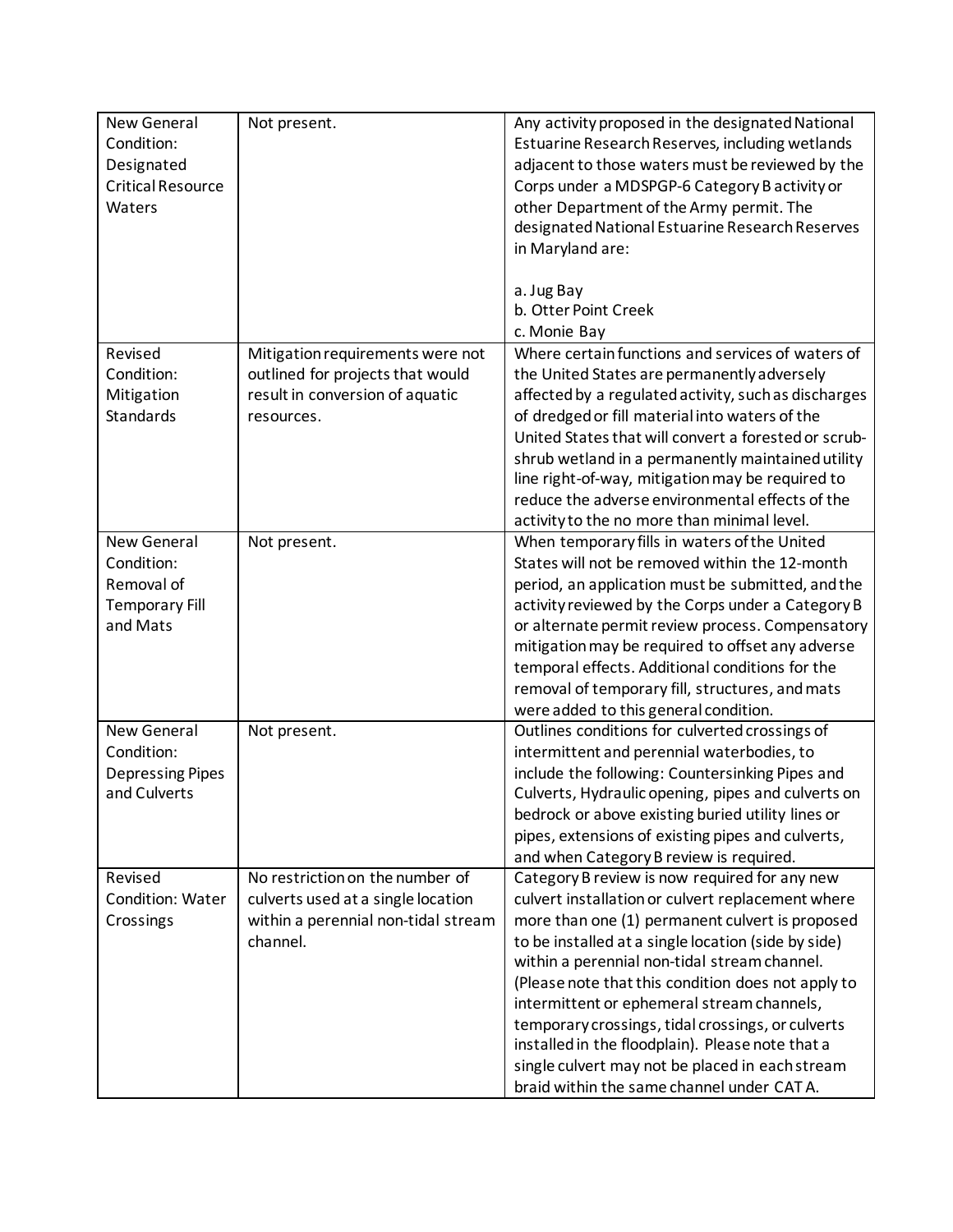| New General             | Not present. | Consolidated activity specific conditions to create                          |
|-------------------------|--------------|------------------------------------------------------------------------------|
| Condition:              |              | new General Condition that states: This condition                            |
| Anadromous TOY          |              | applies to activities $b(1)$ , $b(2)$ , $b(4)$ , $b(5)$ , $b(6)$ , $c(1)$ ,  |
| restriction             |              | $c(2)$ , $c(3)$ , $e(1)$ , $e(5)$ , $e(7)$ , $e(9)$ , and $f(4)$ : To ensure |
|                         |              | that activities do not impact spawning habitat or a                          |
|                         |              | migratory pathway for anadromous fish, all in-                               |
|                         |              | water work is prohibited during February 15 to                               |
|                         |              | June 15 each year to protect sensitive life states of                        |
|                         |              | anadromous fish in all tidal and nontidal coastal                            |
|                         |              | plain streams within the State of Maryland, and all                          |
|                         |              | piedmont streams in Harford and Cecil Counties,                              |
|                         |              | Maryland, unless specifically waived by the Corps                            |
|                         |              | in consultation with the National Marine Fisheries                           |
|                         |              | Service - Habitat and Ecosystem Services Division.                           |
| <b>New General</b>      | Not present. | Applicant must identify the intent to use dredge                             |
| Condition:              |              | material for fill activities within waters of the                            |
| <b>Beneficial Reuse</b> |              | United States at the proposed placement site.                                |
| of Dredged              |              | Applicants must provide the exact location and                               |
| Material                |              | quantities of dredge material placement within                               |
|                         |              | waters of the United States to the Corps and MDE.                            |
|                         |              | Material testing is required at the dredging and                             |
|                         |              | placement sites prior to placement and must                                  |
|                         |              | comply with the Evaluation of Dredged Material                               |
|                         |              | Proposed for Discharge in waters of the United                               |
|                         |              | <b>States-Testing Manual: Inland Testing Manual</b>                          |
|                         |              | https://www.epa.gov/sites/production/files/2015-                             |
|                         |              | 08/documents/inland_testing_manual_0.pdf. At                                 |
|                         |              | minimum, Tier 1 testing as outlined in Section 3.1                           |
|                         |              | must be applied for all projects proposing                                   |
|                         |              | beneficial reuse of dredge material within waters                            |
|                         |              | of the United States. Any temporary storage of                               |
|                         |              | dredge material must be placed in uplands in                                 |
|                         |              | accordance with federal, state, and local                                    |
|                         |              | regulations.                                                                 |
| <b>New General</b>      | Not present. | Activities that involve the discharge of poured                              |
| Condition:              |              | concrete must be contained within cells or                                   |
| Poured Concrete         |              | watertight forms until the concrete is set.                                  |
| into Forms              |              |                                                                              |
|                         |              |                                                                              |

## **Changes to SOP:**

| Subject          | <b>MDSPGP-5 SOP</b>                       | <b>MDSPGP-6 SOP</b>             |
|------------------|-------------------------------------------|---------------------------------|
| Return Procedure | Corps PM may return MDSPGP-6 to MDE       | No Change. Just wanted to re-   |
|                  | that have been miscategorized. If MDE has | emphasize as this may have been |
|                  | already issued the permit, Corps must     | previously misinterpreted.      |
|                  | process.                                  |                                 |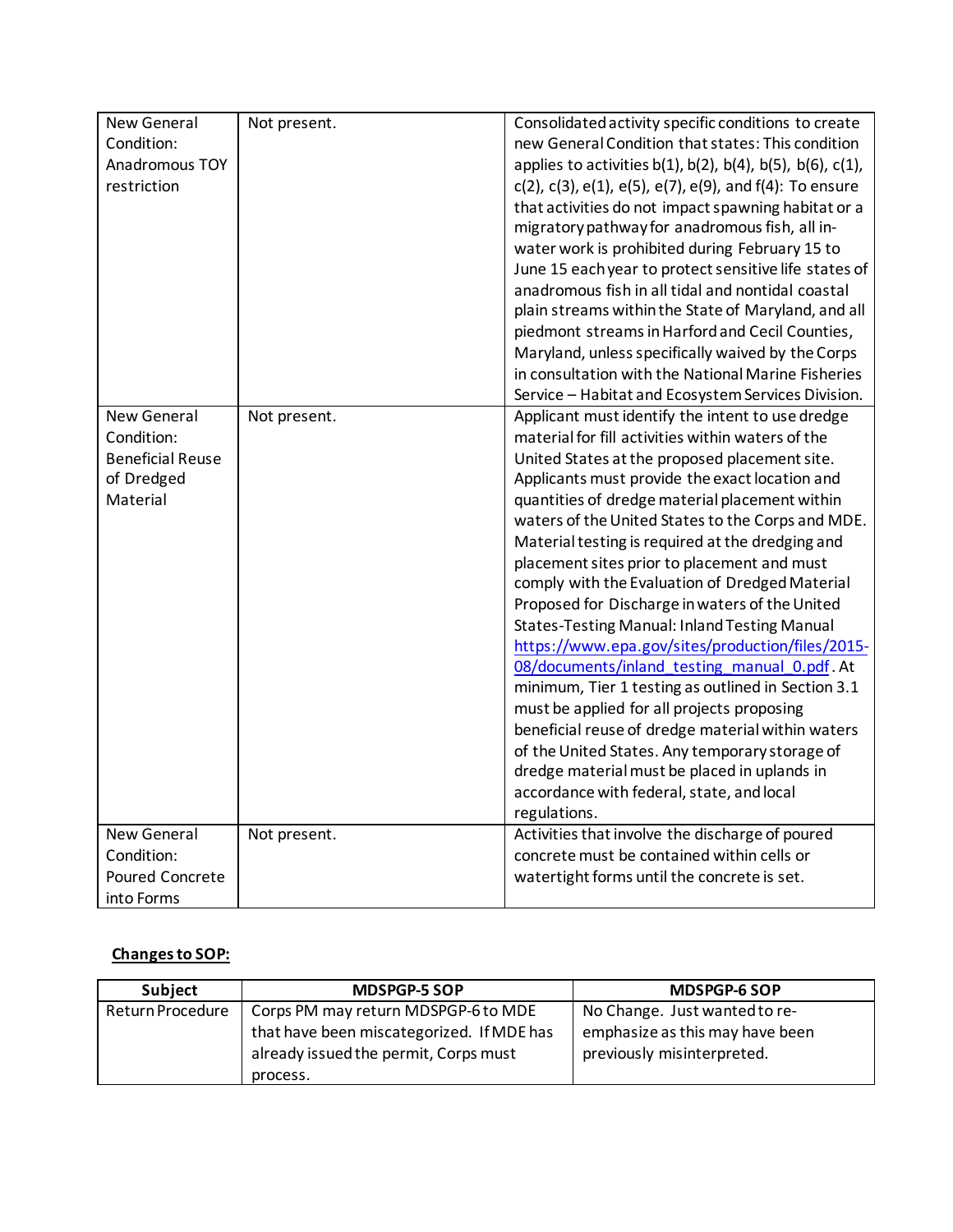| <b>401 WQC</b>           | MDE does not have ability to request                                     | MDE has 35 days from receipt of                                              |
|--------------------------|--------------------------------------------------------------------------|------------------------------------------------------------------------------|
| Procedure                | individual WQC for certain activities.                                   | application to request individual WQC                                        |
|                          |                                                                          | for specific activities (listed in 401 WQC).                                 |
| Annual                   | Reported cumulative impacts to NMFS every                                | NMFS requested that the Corps provide                                        |
| Cumulative               | 5 years.                                                                 | annual cumulative impact data.                                               |
| <b>Impacts Reporting</b> |                                                                          |                                                                              |
| to NMFS                  |                                                                          |                                                                              |
| Cat B Reporting          | Not present. Difficult to determine why                                  | MDE will indicate the reason for                                             |
| Checklist                | applications were categorized as CAT B.                                  | Categorizing as CAT B on the checklist,                                      |
|                          |                                                                          | which will be sent to with Corps with the                                    |
|                          |                                                                          | application.                                                                 |
| <b>ATF Applications</b>  | All ATF applications sent to the Corps.                                  | Corps will only receive ATF applications                                     |
|                          |                                                                          | that would be CAT B.                                                         |
| Transmittal Form         | No MDE project manager listed on                                         | MDE will add MDE PM to transmittal                                           |
|                          | transmittal form. Corps would not know<br>who to coordinate with at MDE. | form. Corps RPA will copy MDE PM                                             |
|                          |                                                                          | when sending initial notification e-mail.                                    |
|                          |                                                                          | Corps PM will know who to coordinate<br>with at MDE.                         |
| Self-Cert Form           | Both Corps and MDE sent Self-Cert form                                   | MDE will no longer send Self Cert form.                                      |
|                          | with verifications.                                                      | Corps will no longer send the self-cert                                      |
|                          |                                                                          | form, but will include a link to the form                                    |
|                          |                                                                          | that applicants may use when required                                        |
|                          |                                                                          | to report project completion. Need to                                        |
|                          |                                                                          | update language in templates.                                                |
| POC List                 | No available and current list of agency POCs.                            | Current list of agency POCs will be                                          |
|                          |                                                                          | posted on Corps website.                                                     |
| Reauthorization          | Requests for modifications of previously                                 | Category A: No written re-authorization                                      |
| Procedure                | authorized work under the MDSPGP-4                                       | is required for previously verified                                          |
|                          | and/or special conditions are not                                        | Category A MDSPGP permits as long as                                         |
|                          | grandfathered, and must be submitted in                                  | the proposed project meets the                                               |
|                          | writing for written reauthorization under the                            | MDSPGP-6 terms and conditions AND                                            |
|                          | MDSPGP-5 or alternate Corps permit review                                | impacts to jurisdictional aquatic                                            |
|                          | procedures.                                                              | resources have not changed. If the<br>project no longer meets the Category A |
|                          |                                                                          | terms and conditions of MDSPGP-6 OR                                          |
|                          |                                                                          | exceeds established MDSPGP-6                                                 |
|                          |                                                                          | thresholds, authorization under an                                           |
|                          |                                                                          | alternative permit will be required.                                         |
|                          |                                                                          |                                                                              |
|                          |                                                                          | Category B: Written re-authorization is                                      |
|                          |                                                                          | required for previously verified Category                                    |
|                          |                                                                          | B MDSPGP permits. If the project no                                          |
|                          |                                                                          | longer meets the Category B terms and                                        |
|                          |                                                                          | conditions of MDSPGP-6 OR exceeds                                            |
|                          |                                                                          | established MDSPGP-6 thresholds,                                             |
|                          |                                                                          | authorization under an alternative                                           |
|                          |                                                                          | permit will be required.                                                     |